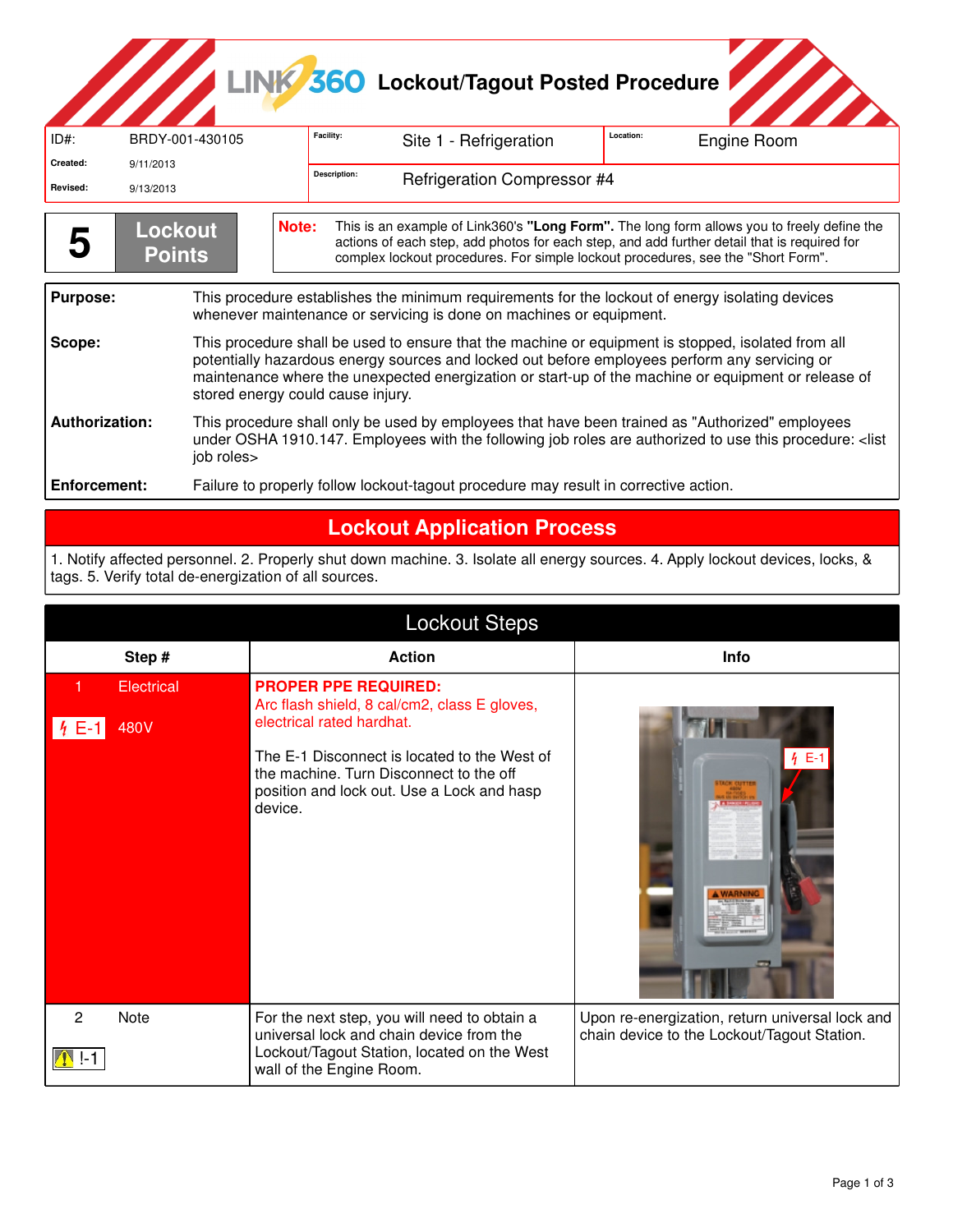## LINK 360 Lockout/Tagout Posted Procedure

| ID#:                            | BRDY-001-430105                | Facility:<br>Site 1 - Refrigeration                                                                                                                                                                  |                                    | Location:<br>Engine Room                                                                                                                                                                                                                                                      |
|---------------------------------|--------------------------------|------------------------------------------------------------------------------------------------------------------------------------------------------------------------------------------------------|------------------------------------|-------------------------------------------------------------------------------------------------------------------------------------------------------------------------------------------------------------------------------------------------------------------------------|
| Created:                        | 9/11/2013                      | Description:                                                                                                                                                                                         |                                    |                                                                                                                                                                                                                                                                               |
| Revised:                        | 9/13/2013                      |                                                                                                                                                                                                      | <b>Refrigeration Compressor #4</b> |                                                                                                                                                                                                                                                                               |
|                                 | Lockout<br><b>Points</b>       | Note:                                                                                                                                                                                                |                                    | This is an example of Link360's "Long Form". The long form allows you to freely define the<br>actions of each step, add photos for each step, and add further detail that is required for<br>complex lockout procedures. For simple lockout procedures, see the "Short Form". |
|                                 |                                | <b>Lockout Steps</b>                                                                                                                                                                                 |                                    |                                                                                                                                                                                                                                                                               |
|                                 | Step#                          | <b>Action</b>                                                                                                                                                                                        |                                    | Info                                                                                                                                                                                                                                                                          |
| 3<br>$M G-1$                    | Gas<br>Ammonia                 | The G-1 Ball Valve is located to the North of<br>the compressor. Turn Valve to the off position<br>and lock out. Use a Universal Ball Valve<br>lockoug device, and standard 1" red aluminum<br>lock. |                                    |                                                                                                                                                                                                                                                                               |
|                                 | Water<br><b>Primary Supply</b> | The W-1 Gate Valve is located to the East side<br>of the compressor. Turn Valve to the off<br>position and lock out. Use a universal gate<br>valve lockout device.                                   |                                    | $\overline{N}$ W-1                                                                                                                                                                                                                                                            |
| 5<br>$\left  \cdot \right $ !-2 | Note                           | If step ladder is needed to reach the following<br>step, retrieve the ladder from the LEAN tools<br>area.                                                                                            |                                    | If the ladder is not available, see nearest<br>supplies coordinator.                                                                                                                                                                                                          |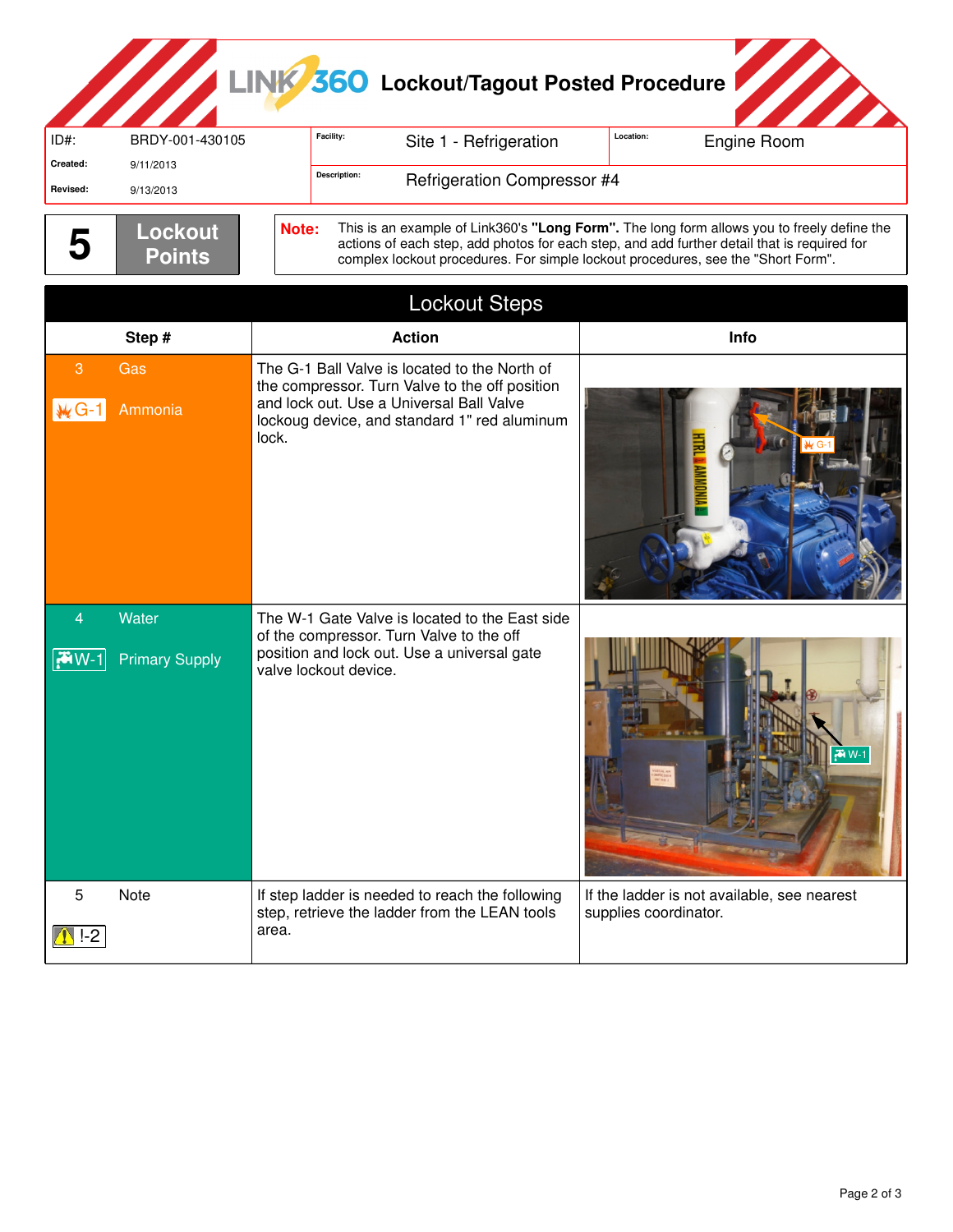### LINK<sup>3</sup>560 Lockout/Tagout Posted Procedure

|          | <b><i><u>A</u></i></b> |       |                                    |                                                                                            |           |             |
|----------|------------------------|-------|------------------------------------|--------------------------------------------------------------------------------------------|-----------|-------------|
| $ID#$ :  | BRDY-001-430105        |       | Facility:                          | Site 1 - Refrigeration                                                                     | Location: | Engine Room |
| Created: | 9/11/2013              |       | <b>Description:</b>                |                                                                                            |           |             |
| Revised: | 9/13/2013              |       | <b>Refrigeration Compressor #4</b> |                                                                                            |           |             |
|          |                        |       |                                    |                                                                                            |           |             |
|          | Lockout                | Note: |                                    | This is an example of Link360's "Long Form". The long form allows you to freely define the |           |             |

| 5                                  | Lockout<br><b>Points</b>         | Note:<br>This is an example of Link360's "Long Form". The long form allows you to freely define the<br>actions of each step, add photos for each step, and add further detail that is required for<br>complex lockout procedures. For simple lockout procedures, see the "Short Form". |                   |  |  |  |
|------------------------------------|----------------------------------|----------------------------------------------------------------------------------------------------------------------------------------------------------------------------------------------------------------------------------------------------------------------------------------|-------------------|--|--|--|
|                                    |                                  | <b>Lockout Steps</b>                                                                                                                                                                                                                                                                   |                   |  |  |  |
|                                    | Step#                            | <b>Action</b>                                                                                                                                                                                                                                                                          | Info              |  |  |  |
| 6<br>$\sqrt{7}W-2$                 | Water<br><b>Secondary Supply</b> | The W-2 Gate Valve is located to the East side<br>of the machine. Turn Valve to the off position<br>and lock out using a universal gate valve<br>lockout device.                                                                                                                       | $W-2$             |  |  |  |
| 7<br>$\blacksquare$ $\bigcirc$ G-1 | Gas<br><b>Fuel Supply</b>        | The G-1 Ball Valve is located on the Infeed<br>side of the machine. Turn Ball Valve to the off<br>position and lock out. Use a universal ball<br>valve lockout device.                                                                                                                 | $\circledast$ G-1 |  |  |  |

### **Verification of Energy Isolation**

Verify that all energy sources are isolated and at a Zero Energy State by attempting to start machine with normal operating controls.

### **Lockout Removal Process**

1. Ensure all tools and items have been removed. 2. Confirm that all employees are safely located. 3. Verify that controls are in neutral. 4. Remove lockout devices and reenergize machine. 5. Notify affected employees that servicing is completed.